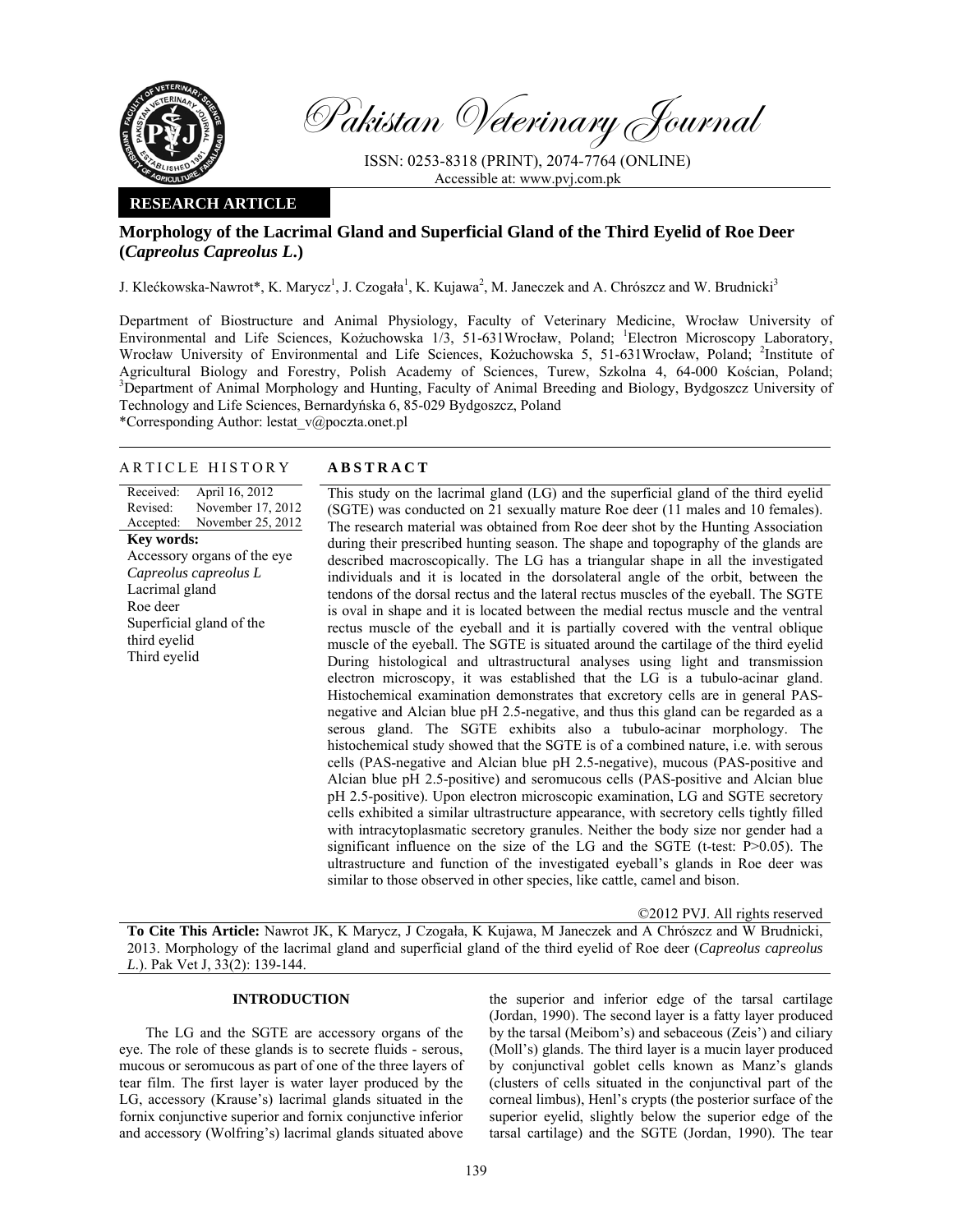film consists of water, electrolytes and proteins (Dartt, 2009; Funaki *et al*., 2010) and has several functions, e.g. it prevents the cornea and the conjunctiva from drying up, contributes to metabolite exchange, nourishes and lubricates of the eye, protects the cornea surface from damage caused by foreign bodies and has bactericidal and bacteriostatic properties (Zagon *et al*., 2012). The LG secretory function and the tear film composition (eg. lactoferrin) influences on the eye physiology and pathology (Flanagan and Willcox, 2009; Kawashima *et al*., 2012).

The proper composition of the tear film is thus of principal significance for normal eye physiology. The role of the third eyelid is mechanical protection of the cornea, as well as local immunological protection by substances present in lymphoid nodules and tear film distribution on the cornea surface. The movement of the third eyelid in animals is of a passive character which is connected with the lack of muscles actively moving the eyelid. The proper position of a free edge of the third eyelid is controlled by the position of the eyeball. Retraction of the eyeball as a result of the retractor bulbi oculi muscle contraction causes protrusion of the third eyelid towards the temporal angle of the eyeball (Lavach, 1990).

The LG and SGTE in pigs, horses, guinea pigs, rabbits and primates are tubulo-acinar structures that produce a secretion of mucoalbuminous character (Klećkowska-Nawrot and Dzięgiel, 2007, 2008; Ding *et al*., 2010; Schechter *et al*., 2010). According to Gargiulo *et al*. (1999) and Mohammadpour (2011), the LG in sheep and camel have been considered by most investigators to be mixed glands consisting of both serous and mucous alveoli, with the former more numerous at the periphery of the glandular lobules. Pinard *et al*. (2003) proved the double-lobar structure of the LG in cattle. Similar anatomical build, with the exception of an accessory lobe occurred in camel. The bilateral asymmetry of the mentioned LG was stated in humped camel (mean length and width of the LG of the left side was bigger than that of the right side and the differences were significant (P<0.05). This LG was elongated and irregular in outline. It was located in the dorsolateral angle the orbit, in the neighborhood of the frontal bone zygomatic process (Mohammadpour, 2008).

The aim of this study was to describe the normal anatomical, histological, histochemical and ultrastructural findings in Roe deer LGs and SGTEs. Secondly, comparison of the obtained results was made on analogical glands in other domestic ruminants (cattle, sheep, goat) on the basis of the available literature. Functional and anatomical differences in the glands under study between domestic and wild-living ruminants have been described in this paper.

# **MATERIALS AND METHODS**

The study was conducted on 21 Roe deer (11 males and 10 females), with a BW of between 20 to 25 kg, and height at withers from 69 to 72 cm. The animal age was estimated as adult on the basis of dentition. The research material came from seasonal animal shooting by the Hunting Association.

**Macroscopic evaluation:** Morphometric measurements of glands were conducted using an electronic slide caliper

with an accuracy of 0.1 mm. Normality of frequency distribution of the analyzed variables (body side and sex) was verified with the use of the Shapiro-Wilk test. The significance of the differences between average values of the compared variables was estimated with the Student's ttest. The test was applied to assess the statistical significance of the observed differences. All the analyses were performed with the use of Statistica 7.1.

The shape of the analyzed glands and their topography (holotopy-location of an organ in the body and syntopylocation of some organs in relation to each other) were examined in the study.

**Histological analysis:** The research material was directly fixed in 4% buffered formaldehyde, rinsed in running water for 24 h, dehydrated in an alcohol series of increasing concentration (75% for 20 hrs, 96% for 8 hrs, 99.8% for 12 hrs), embedded in paraffin and cut on Leica RM 2045 rotation microtome (Leica Microsystems Wetzlar GmbH, Wetzlar, Germany) into  $7\mu$  sections. The samples were stained with hematoxylin-eosin (H-E) method and examined using an Olympus BX 41 (Olympus, Tokyo, Japan) light microscope for histological description.

**Histochemical analysis:** The histochemical analysis including periodic acid-Schiff (PAS) and Alcian blue pH 2.5 staining was conducted in order to identify the presence of glycoproteins and muco-substances. Alcian blue pH 2.5 and PAS staining scoring system was based on standard protocol (Spicer and Henson, 1967) in Electron Microscopy Laboratory at Wroclaw University of Environmental and Life Sciences.

**Transmission electron microscopic analysis:** The collected material (LG and SGTE) was fixed in 2.5% glutaraldehyde on a 0.1 M phosphate buffer of pH 7.4, and was rinsed in a phosphate buffer. The material was then postfixed in 4% OsO4 for 2 h. After re-rinsing in a phosphate buffer, the fragments of the glands were dehydrated in an acetone series (from 30 to 100%). The dehydrated material was immersed in Epon 812 epoxide resin. The blocks were cut into 70 nm pieces using an MTX ultramicrotome (Leica Microsystem Wetzlar GmbH, Wetzlar, Germany). The preparations were observed through a Tesla BS 500 transmission electron microscope.

## **RESULTS**

**Gross examination:** The LG was situated in the dorsolateral angle of the orbit between the tendons of the dorsal rectus and the lateral rectus muscles. It was triangular in shape with its base oriented towards the fornix conjunctivae superior and its apex oriented caudally towards the tip of the periorbital conus. In gross appearance, it was a uniform, undivided gland. The mean size (length x width x thickness with SD) of the LG was 27.6 ( $\pm$ 4.6) x 13.0 ( $\pm$ 2.0) x 2.2 ( $\pm$ 0.7) mm in females and 26.4 ( $\pm$ 4.4) x 12.6 ( $\pm$ 2.2) x 1.8 ( $\pm$ 0.4) mm in males, respectively. The differences were not statistically significant (t-test: P>0.3, P>0.4, P>0.05, respectively for three dimensions) and no correlation was observed between the body size and the size of the LG (t-test:  $P > 0.5$ ,  $P > 0.9$ , P>0.2, respectively) (Table 1).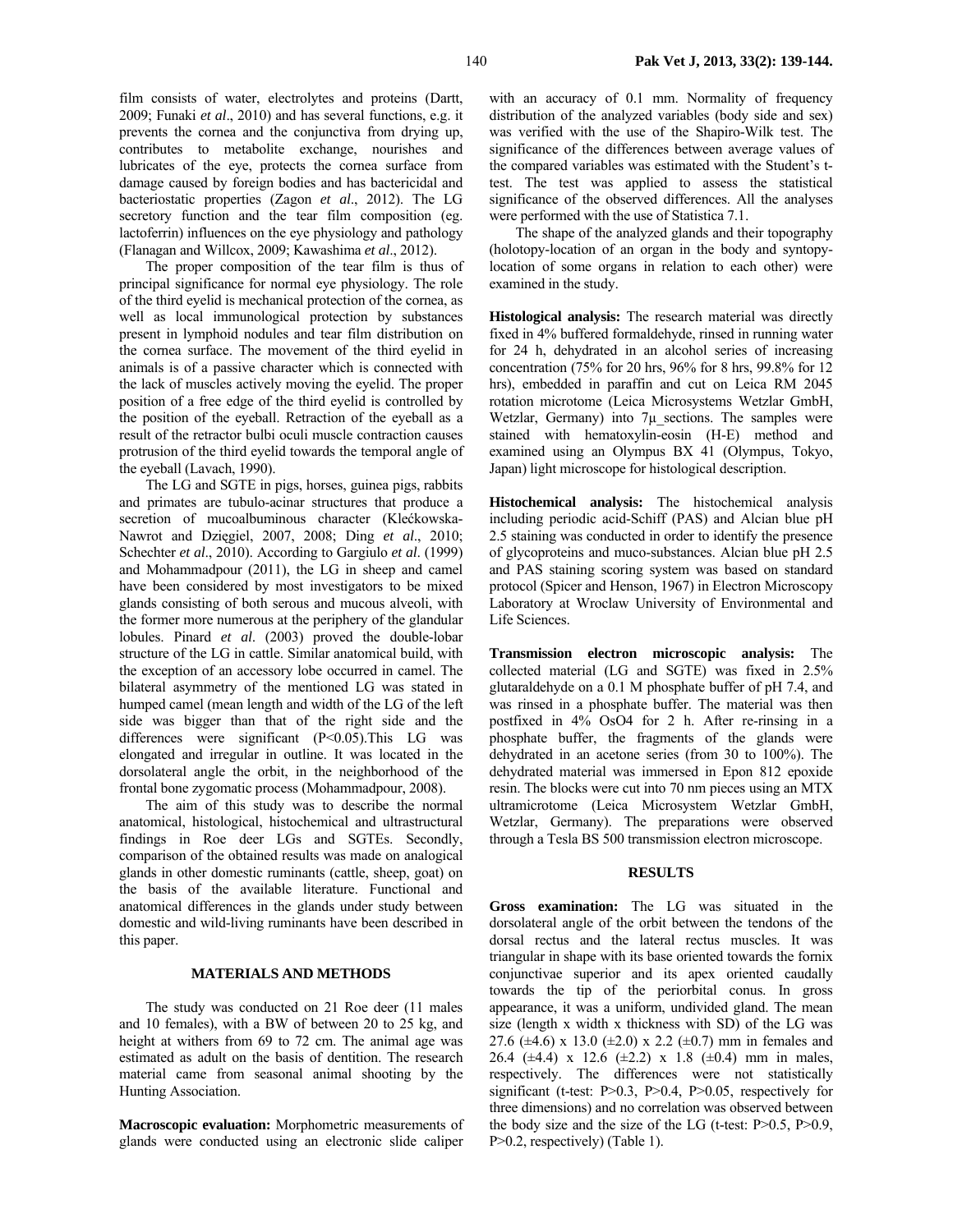The SGTE was situated around the cartilage of the third eyelid. It is located between the medial rectus muscle, the ventral rectus muscle and is partially covered with the ventral oblique muscle of the eyeball. The SGTE is oval in shape. It adjoins the frontal edge of the deep gland of the third eyelid. The third eyelid is made of cartilage that is composed of a superior and inferior arm and the so-called crosspiece. The superior and inferior arms stiffen the fold of the lid, while the crosspiece is oriented towards the tip of the periorbital conus. The third eyelid crosspiece is surrounded by the SGTE. The mean of the superficial gland in females and males showed statistically insignificant differences (t-test:  $P > 0.3$ ,  $P > 0.4$ ,  $P > 0.05$ , respectively for three dimensions). Similarly, no correlation occurred between the body side and the size of the superficial gland (t-test:  $P > 0.5$ ,  $P > 0.9$ ,  $P > 0.2$ , respectively) (Table 1).

**Histological examination:** The LG in Roe deer is a tubuloacinar gland with lobules surrounded by relatively poor connective tissue. The acini are composed of 2 types of cells, i.e. tall conical cells surrounded by basal, myoepithelial cells, where the former encompass a small lumen (serous cells) and sporadic conical cells with a large and irregular lumen (mucous cells). The secretory cell nuclei are round to oval and are located both in the basal areas and central parts of the cells. These cells have basophilic granular and vacuolated cytoplasm. The glandular secretion is aggregated in the apical parts of the cells. The nuclei of the mucus-producing cells are oval and they concentrate near the base of the cell. The excretory ducts are lined with a basal layer of cuboidal cells with nuclei located in the central part of the cell.

The SGTE is a tubulo-acinar gland of a mucoproteinous character with a predominance of serous secretory segments (acini of the tall conical cells with a small lumen) surrounded by typical stromal tissue. Additionally, crescent-shaped patches of mucous tubercules with the base composed of the acini of serous cells have been observed in seromucous gland (Gianuzzi's crescents). The serous cells have basophilic granular, vacuolated cytoplasm and rounded nuclei located in their basal part. The mucous cells have eosinophilic granular, uniform cytoplasm and a large irregular lumen. The nuclei of the mucus-producing cells are oval in shape and located close to the base of the cells. The excretory ducts are lined with the basal layer of cubical cells with nuclei located in the central part of the cell.

**Histochemical analysis:** PAS staining of the LGs studied demonstrated the presence of a few secretory cells containing slightly PAS positive granules (+) (2-3 mucous cells) while the remaining ones were serous i.e. PAS negative. Apical parts of the excretory ducts also demonstrated a slightly positive PAS reaction (Fig. 1). Alcian blue pH 2.5 staining demonstrated the presence of moderately negative granules in apical parts of the secretory cells and the epithelial cells in the interlobular ducts. We also observed the presence of single cells fully filled with Alcian blue pH 2.5 positive granules  $(+)$  (Fig. 2).

The staining of the SGTE with the PAS method demonstrated a considerable predominance of secretory segments of a serous nature which were PAS negative, with scattered PAS positive cells  $(++)$  of a mucous nature. There were also some seromucous cells present-PAS positive cells (+). Furthermore, a considerable number of detached cells in the interlobular ducts were observed which might indicate an intensified secretion of the glands under analysis (Fig. 3). The staining with Alcian blue pH 2.5 method demonstrated the presence of positive granules in seromucosal cells  $(+/++)$  and mucosal cells  $(+/++)$ . The majority of cells were serous cells Alcian blue pH 2.5 negative (-) (Fig. 4).

**Electron microscopic analysis:** Upon electron microscopic (TEM) examination, the secretory cells of the LG and SGTE exhibited a similar ultrastructural appearance. The analyzed cells showed the presence of large irregularly shaped or round nuclei. The majority of these cells were tightly filled with intracytoplasmic secretory granules. However, some cells especially of the superficial gland were only partially filled with their granules. These secretory granules within individual cells had well defined borders and were mostly of moderate to high electron density (Fig. 5). In general, the most electrondense granules were situated in the peripheral regions of each cell. Apart from these afore-mentioned cells with granules of moderate to high density, some other cells were also observed which exhibited the presence of larger granules of a much lower electron density (Fig. 6). Part of those granules was fused forming bigger irregular electronlight areas. The character of the granules content was mainly homogenous but sometimes also slightly granular especially inside the granules of lower electron density. Some analyzed cells showed a particularly highly developed rough endoplasmatic reticulum (RER) in the form of structures resembling flattened cisterns.

| <b>l able 1:</b> Lacrimal gland and superficial gland of the third eyelid measurements in Roe deer |     |    |         |                          |                          |         |         |
|----------------------------------------------------------------------------------------------------|-----|----|---------|--------------------------|--------------------------|---------|---------|
| Measurement (mm)                                                                                   | Sex | N  | Average | Confidence interval -95% | Confidence interval +95% | Minimum | Maximum |
| Lacrimal gland                                                                                     |     |    |         |                          |                          |         |         |
| Length                                                                                             | F   | 20 | 27.6    | 25.5                     | 29.8                     | 20.7    | 34.4    |
| Width                                                                                              |     | 20 | 13.0    | 12.I                     | 13.9                     | 8.5     | 16.4    |
| <b>Thickness</b>                                                                                   |     | 20 | 2.2     | $\overline{1.9}$         | 2.5                      | 0.9     | 3.7     |
| Length                                                                                             | м   | 22 | 26.4    | 24.5                     | 28.4                     | 18.3    | 34.9    |
| Width                                                                                              | м   | 22 | 12.6    | 11.6                     | 13.5                     | 8.0     | 16.9    |
| <b>Thickness</b>                                                                                   | M   | 22 | 8. ا    | 1.6                      | 2.0                      | 1.3     | 3. I    |
| Superficial gland                                                                                  |     |    |         |                          |                          |         |         |
| Length                                                                                             | F   | 20 | 13.1    | 12.2                     | 14.0                     | 10.2    | 17.0    |
| Width                                                                                              |     | 20 | 10.4    | 9.4                      | l I.4                    | 7.7     | 15.8    |
| <b>Thickness</b>                                                                                   |     | 20 | 2.1     | 1.7                      | 2.4                      | 0. ا    | 3.7     |
| Length                                                                                             | м   | 22 | 12.7    | I 2. I                   | 13.4                     | 10.8    | 15.6    |
| Width                                                                                              | M   | 22 | 9.5     | 8.6                      | 10.3                     | 5.2     | I I.8   |
| <b>Thickness</b>                                                                                   | м   | 22 | 2.4     | 2.1                      | 2.6                      | 4. ا    | 3.7     |

**Table 1:** Lacrimal gland and superficial gland of the third eyelid measurements in Roe deer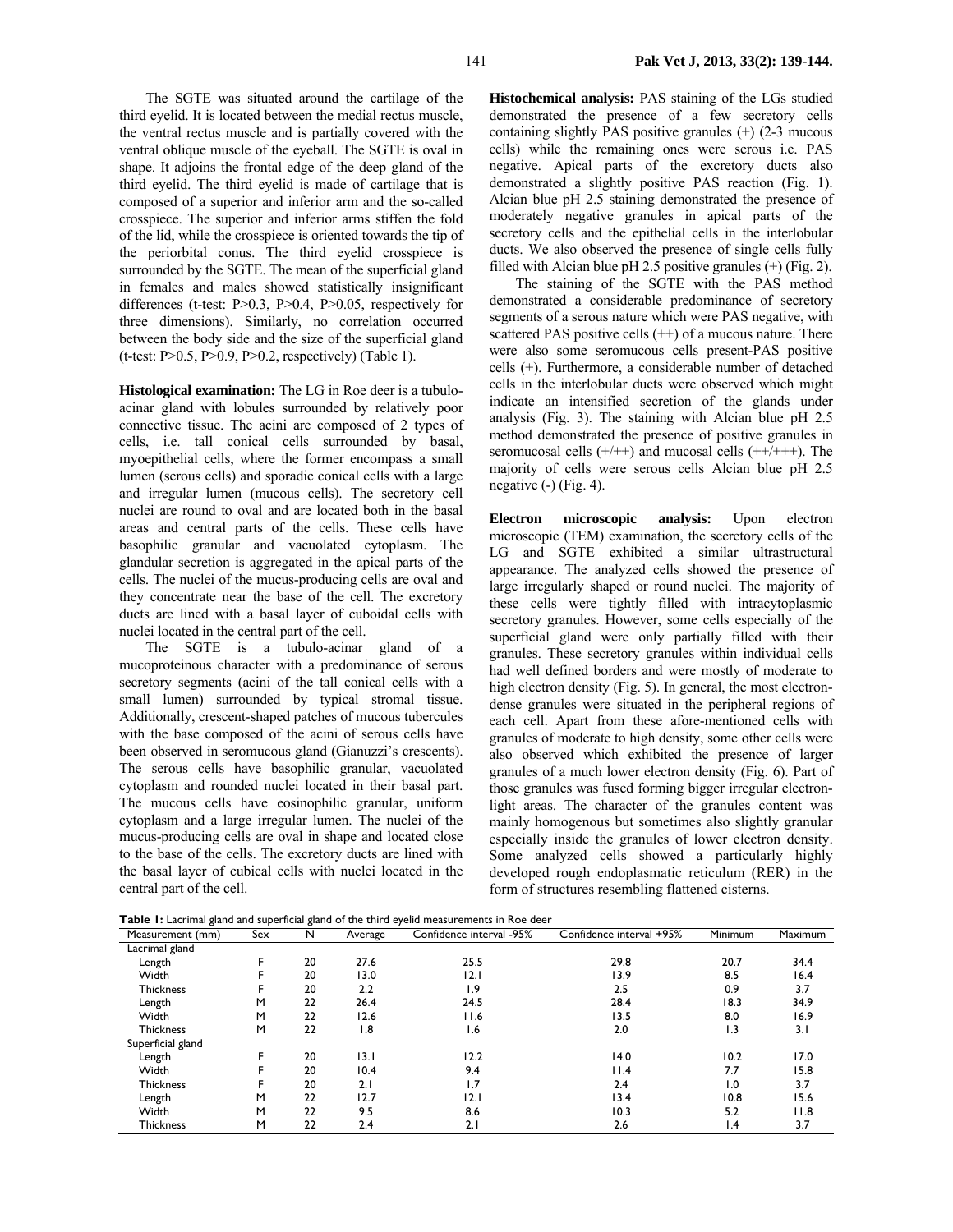

**Fig. 1:** Section of the lacrimal gland of Roe deer, PAS. Visible different PAS staining of mucous cells (MC) – PAS (+) and serous cells (SC) – PAS (-). Bar =  $20 \mu m$ .



**Fig. 3:** Section of the superficial gland of the third eyelid of Roe deer. Note PAS staining of seromucous cells (SMC) – PAS (+), serous cells (SC) – PAS (-) and mucous cells  $(MC)$  – PAS  $(++)+$ ++). The interlobular excretory duct (ILED) was filled with PAS positive secret.  $Bar = 20 \mu m$ .



**Fig. 5:** Electron micrograph of the lacrimal gland cell of Roe deer. Numerous oval to round granules with contents of moderately to high electron density can be seen in the cytoplasm; part of the granules are filled with a less electron-dense homogenous material (solid arrows). 1 nucleus, 2-capsule of the nucleus and perinuclear space, 3 mitochondrion, 4-vesicles of Golgi apparatus, 5 – primary lysosome.  $Bar = 0.1 \mu m$ 



**Fig. 2:** Section of the lacrimal gland of Roe deer, Alcian blue pH 2.5. Note Alcian blue pH 2.5 staining of serous cells (SC) – Alcian blue pH 2.5 (-) and mucous cells  $(MC)$  -- Alcian blue pH 2.5 (+). ILED interlobular excretory duct. Bar =  $20 \mu m$ .



**Fig. 4:** Section of the superficial gland of the third eyelid of Roe deer, Alcian blue pH 2.5. Visible different Alcian blue pH 2.5 staining of serous cells (SC) – Alcian blue pH 2.5 (-), mucous cells (MC) -- Alcian blue pH 2.5  $(++/++)$  and seromucous cells (SMC) – Alcian blue pH 2.5  $(+/++)$ . ILED-interlobular excretory duct, CT – connective tissue. Bar = 20 µm.



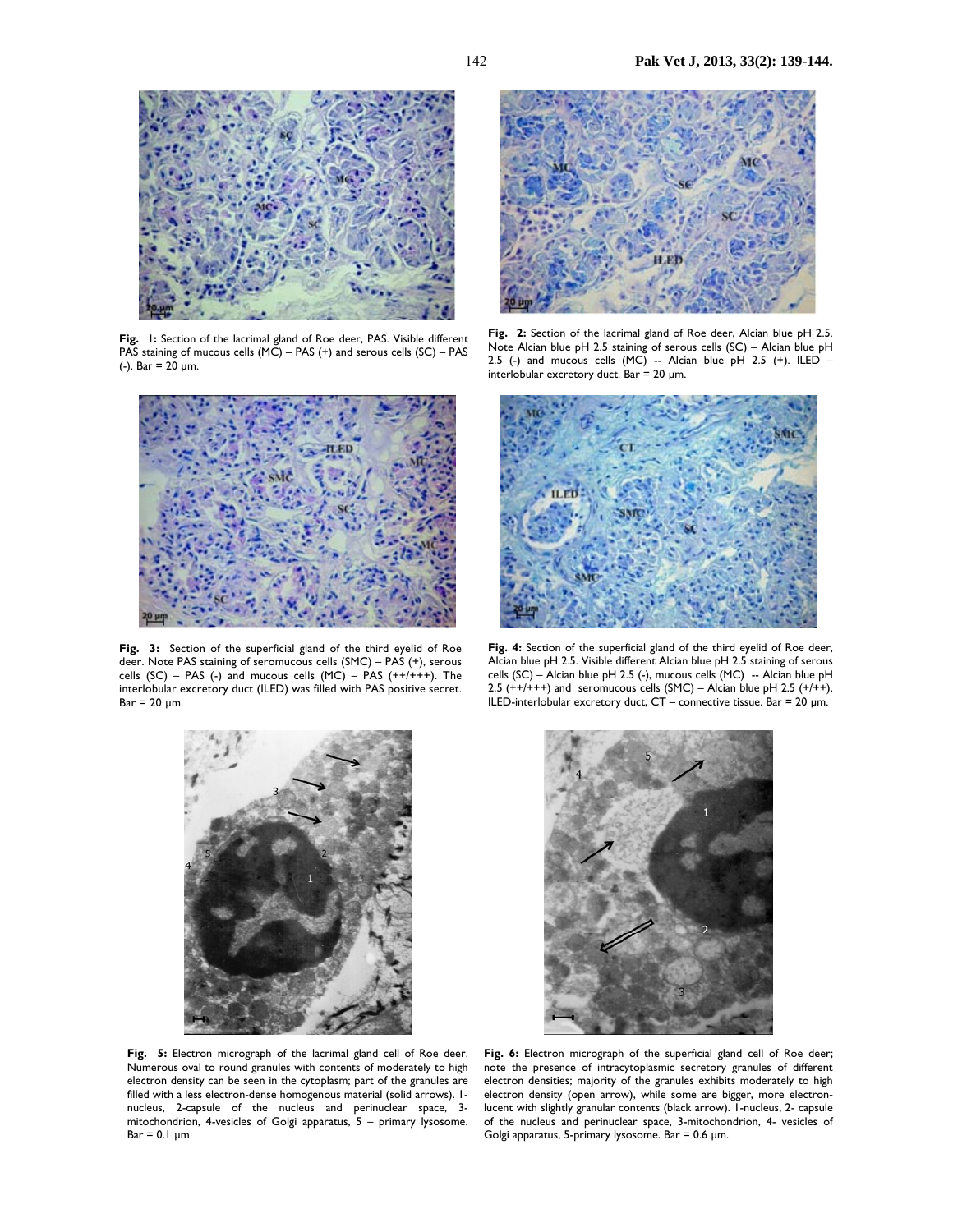#### **DISCUSSION**

No influence of sex on differences in anatomical and histological structure of the LG and the SGTE in Roe deer was observed in the present study. Such differences were, however, noted in the LGs of rats, mice, guinea pigs and humans. Van Haeringen (1997) demonstrated that acinar lumens were larger in males than in females. Pinard *et al*. (2003) observed that in the case of bison, age might not determine the differences in the anatomical and histological structure of the LGs, but the animal age might influence the lacrimal system proteins secretion in humans and rats (Draper *et al*., 1998; 1999).

Our study demonstrated that the LGs in Roe deer were macroscopically uniform in structure, where no secondary parts can be distinguished. Neither the side of the body nor sex influenced the size of the LG and the SGTE. Statistical analysis proved that dimensions of both glands lack significance in Roe deer. Similar results were found in the morphometric investigations of bison (Pinard *et al*., 2003). Moreover, Mohammadpour (2008) observed the lack of an accessory lacrimal gland in camels, which is typical part in cattle LG. In our study, the LGs of Roe deer were much smaller compared to those reported in cattle and camels, and their structure was of a tubuloacinar serous type. A similar tubulo-acinar structure was found, but with a combined secretory type, in cattle and in sheep (Gargiulo *et al*., 1999). The LG in American bison (*Bison bison*) contains acini with basophilic granules, in turn cattle acinar cells have eosinophilic granules and a uniform cytoplasm. No appreciable differences were seen between cattle and bison in the histochemical study (PAS and Alcian blue) (Pinard *et al*., 2003). Pinard *et al*. (2003) further stated that the acini contain PAS-positive granules in LGs in cattle and bison within the mixed mucoserous gland cells and the tubules are serous. In our study, the LG acini were composed of a single layer of tall conical cells encompassing a small lumen producing a secretion of a serous nature. The cytoplasm in the serous cells contained basophilic granules, and PAS staining demonstrated the majority of PAS negative granules. Alcian blue pH 2.5 staining indicated the presence of moderate negative granules in apical parts of the acini cells and excretory ducts epithelium. Moreover, Alcian blue pH 2.5 staining process revealed the presence of single cells fully filled with positive granules. These aforementioned staining differences suggest a different nature of LG secretion in Roe deer (serous) and other species (serous or mucoserous).

The cartilage of the third eyelid was surrounded by the proximal part of the SGTE in Roe deer. This gland had a lobulated or cobblestoned appearance. In the bison samples, this gland extended significantly caudally from the distal edge of the cartilage as compared with cattle (Pinard *et al*., 2003). The SGTE in Roe deer was a tubuloacinar gland with basophilic granules in cytoplasm. Similar observations have been reported in bison (Pinard *et al*., 2003), whereas in cattle they reported that the SGTE gland cells were rich in eosinophilic granules. PAS staining of SGTEs proved minority of PAS positive scattered cells (mucous) and majority of PAS negative secretory segments (serous) in Roe deer. Moreover, there were also seromucous cells within the gland tissue. Pinard

*et al*. (2003) demonstrated the presence of positive granules in all acini in PAS and Alcian blue examinations of the SGTE in cattle and bison. The SGTE is a tubuloacinar gland producing a secretion of a serous or mucoproteinous nature in cattle, similarly as camel and bison (Mohammadpour, 2008). These studies suggested that the SGTE in Roe deer and other species may potentially be of a combined secretory type.

During TEM investigations, similar ultrastructural appearance of the LG and SGTE in Roe deer was stated. The majority of cells contained tightly packed intracytoplasmic secretory granules, but some cells of the superficial gland were only partially filled with the abovementioned granules. The study by Gargiulo *et al*. (1999) in TEM on the LG in sheep demonstrated that mucous cells have a rough endoplasmic reticulum that is reduced to a few cisterns located near the base of cells and along excretory droplets. Serous cells were characterized by the presence either of uniformly electron-dense granules or composed of dense inclusions dispersed in an electronlucent matrix. In our study, two kinds of electron density of granules were observed (moderate to high and large, but low density granules). The predominantly serous nature of the investigated LG in Roe deer suggests a strong development of rough endoplasmatic reticulum (RER) together with excretory granule density. The study by Gargiulo *et al*. (2000) indicated that the LG in sheep produces a serous, mucoserous and mucous secretion components and that an excellent correlation existed between the secretory granule substructure and glycoprotein localization.

**Conclusion:** Our investigation showed a typical serous nature of the LG and combined secretory type (predominantly serous forming) in the SGTE in Roe deer. The fractions of tear film produced by the analyzed glands have both a serous (water layer) and mucous component (mucin layer). Together with the fatty layer (not examined by us), which is the fluid component of the tear film, in Roe deer the film tear presents the classic pattern of this secretion, which allows for the physiological functions of tear film maintenance (Lavach, 1990).

#### **REFERENCES**

- Dartt DA, 2009. Neural regulation of lacrimal gland secretory processes: relevance in dry eye diseases. Prog Retin Eye Res, 28: 155-177.
- Ding C, L Parsa, P Nandoskar, P Zhao, K Wu and Y Wang, 2010. Duct system of the rabbit lacrimal gland: structural characteristics and role in lacrimal secretion. Invest Ophthalmol Vis Sci, 51: 2960- 2967.
- Draper CE, EA Adeghate, | Singh and D| Pallot, 1999. Evidence to suggest morphological and physiological alterations of lacrimal gland acini with ageing. Exp Eye Res, 68: 265-276.
- Draper CE, EA Adeghate, PA Lawrence, DJ Pallot, A Garner and J Singh, 1998. Age-related changes in morphology and secretory responses of male rat lacrimal gland. J Auton Nerv Syst, 69: 173-183.
- Flanagan JL and MD Willcox, 2009. Role of lactoferrin in the tear film. Biochimie, 91: 35-43.
- Funaki C, RR Hodges and DA Dartt, 2010. Identification of the Raf-1 signaling pathway used by cAMP to Inhibit p42/p44 MAPK in rat lacrimal gland acini: Role in potentiation of protein secretion. Invest Ophthalmol Vis Sci, 51: 6321-6328.
- Gargiulo AM, P Coliolo, P Ceccarelli and V Pedini, 1999. Ultrastructural study of sheep lacrimal gland. Vet Res, 30: 345-351.